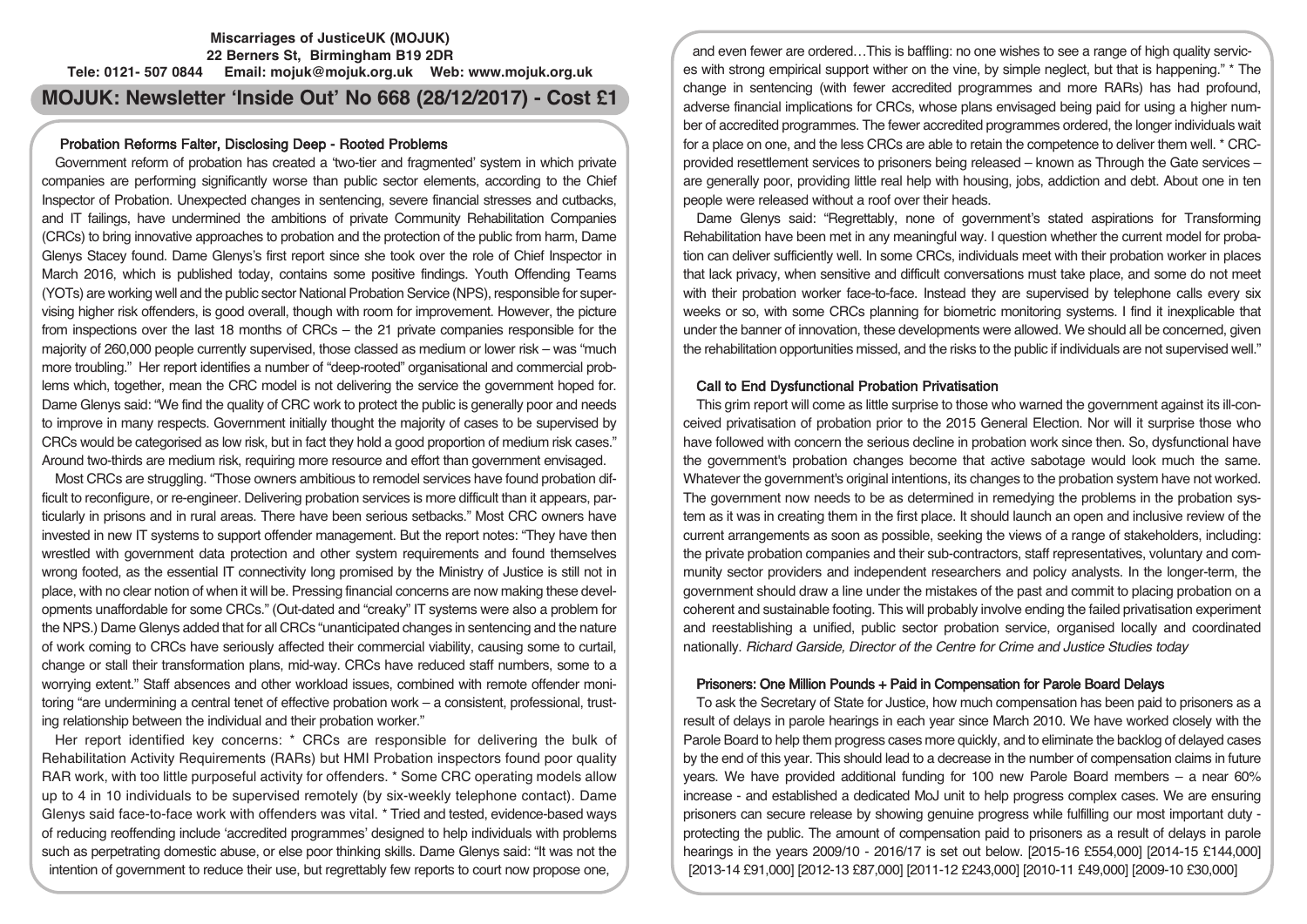## Sentence Reduced After Sheriff Failed To Take Into Account 'Coercion' In Mitigation

Scottish Legal News: A man who was jailed for 33 months after pleading guilty to being concerned in the supply of cannabis has had his sentence reduced following an appeal. The Appeal Court of the High Court of Justiciary imposed a sentence of 27 months after ruling that the sheriff failed to take into account an "important" aspect of the appellant's plea in mitigation, which was to the effect that he had been "coerced" into committing the offence.

Circumstances of the offence: Lord Brodie and Lord Drummond Young heard that the appellant Andrew Sinclair pled guilty at a first diet at Aberdeen Sheriff Court in July 2017 to being concerned in the supplying of the class B drug, in contravention of section 4(3)(b) of the Misuse of Drugs Act 1971 - a charge aggravated by the fact he was on bail at the time. The court was told that the appellant was driving a car on the A90 when he was stopped by police, who found a package in the boot of the car containing cannabis resin with a value of about £10,000, which had the potential to realise approximately £32,000 if subdivided into small street level deals. The appellant's explanation for the offence was that he had a drug habit and had accrued a drug debt of almost £3,000. He was offered an opportunity to clear the debt by acting as a courier, but having initially declined that offer he was physically assaulted and hospitalised. After further threats were made against both the appellant and his family he eventually agreed to act as a courier.

'Excessive sentence': Having heard the Crown narrative of the circumstances and the plea in mitigation on behalf of the appellant, and having considered the Criminal Justice Social Work Report, the sheriff imposed a sentence of two years and nine months' imprisonment of which six months was attributed to the bail aggravation; the sentence being discounted from what would otherwise have been a sentence of 42 months having regard to the guilty plea. However, the appellant appealed on the grounds that the sheriff erred by the selection of a headline sentence which in the circumstances was "too high". It was specifically accepted on his behalf by advocate Craig Findlater that a custodial sentence was appropriate, it being acknowledged that the nature of the offence called for such a disposal. But it was argued that a 36-month sentence was "excessive" in the circumstances of the case.The appeal judges held that the custodial term selected was not excessive, but quashed the sentence imposed after ruling that the appellant's plea in mitigation was not reflected in the sheriff's decision.

'Coercion may sound in mitigation': Delivering the opinion of the court, Lord Brodie said: "Subject to a qualification to which we will come, we see it as being difficult to say that 36 months imprisonment is an excessive sentence for being concerned in the supplying of class B drugs with a value of at least £10,000, albeit only on one day and albeit where the offender has no analogous previous convictions. The qualification is this. An important, albeit not uncommon, feature of the present case is the appellant's explanation that he only became involved in the offence due to coercion (in this case that coercion having gone the distance of an assault in which his ankle was deliberately broken and a threat was directed at his family) associated with a drug debt. Irrespective of the position adopted by the Crown, it would have been open to the sheriff to explain that he was not prepared to accept what was put forward on behalf of the appellant and to insist on a proof in mitigation if the appellant's explanation was to be adhered to. He did not do that. Accordingly we consider what was put forward on behalf of the appellant as having to be taken as having been true."

The judge added: "The proper course when faced with such coercion is to report the matter to the police but courts have recognised that where that course is not followed the fact that the offender acted under coercion may sound in mitigation...Here, on the appellant's account, which we must accept, he was subject to quite severe pressure, including being seriously assaulted. We do not see that as a fact which is reflected in the sheriff's decision-making. Accordingly, we have been per-

suaded to quash the sentence imposed by the sheriff and substitute an alternative sentence. We shall adopt the structure which the sheriff adopted, that is we shall start with a headline sentence in respect of the substantive offence but we will fix that headline at 28 months rather than the 36 months adopted by the sheriff; we shall reduce that by 25%, which is the same discount applied by the sheriff, to produce a figure of 21 months; to that we will add an undiscounted element of six months in respect of the bail aggravation. The result of that is to substitute for the sentence imposed by the sheriff a sentence of 27 months to run from the same date as that adopted by the sheriff.

# Scotland Yard to Carry Out 'Urgent Assessment of Disclosure' After Rape Trial Collapses

Guardian: Scotland Yard is carrying out an "urgent assessment" after a rape prosecution collapsed due to the late disclosure of evidence that undermined the case. The trial of Liam Allan, 22, was halted at Croydon crown court on Thursday and the judge called for a review of disclosure of evidence by the Metropolitan police, as well as an inquiry at the Crown Prosecution Service, the Times reported. Police are understood to have looked at thousands of phone messages when reviewing evidence but it was not until the prosecution was close to trial that Met officers disclosed messages between the complainant and her friends that cast doubt on the case against Allan. The Crown Prosecution Service (CPS) said it offered no evidence in the case on Thursday as it was decided "there was no longer a realistic prospect of conviction". Speaking outside court, Allan told The Times: "I can't explain the mental torture of the past two years. I feel betrayed by the system which I had believed would do the right thing – the system I want to work in."

A Scotland Yard spokesman said: "We are aware of this case being dismissed from court and are carrying out an urgent assessment to establish the circumstances which led to this action being taken. We are working closely with the Crown Prosecution Service and keeping in close contact with the victim whilst this process takes place." A spokesman for the CPS said: "A charge can only be brought if a prosecutor is satisfied that both stages of the Full Code test in the Code for Crown Prosecutors are met, that is, that there is sufficient evidence to provide a realistic prospect of conviction and that a prosecution is required in the public interest. All prosecutions are kept under continuous review and prosecutors are required to take account of any change in circumstances as the case develops. In November 2017, the police provided more material in the case of Liam Allan. Upon a review of that material, it was decided that there was no longer a realistic prospect of conviction. Therefore we offered no evidence in the case against Liam Allan at a hearing on December 14 2017. We will now be conducting a management review together with the Metropolitan police to examine the way in which this case was handled."

#### Cops Stop and Search Black People More—But Find Fewer Drugs Than on White People

Socialist Worker: That's according to analysis released on Tuesday 12th December 2017, which reveals the institutional racism at the heart of the policy. The research was released by HM Inspectorate of Constabulary and Fire & Rescue Services. Echoing every other study ever done, "It suggests that the use of stop and search on black people might be based on weaker grounds for suspicion than its use on white people," it said. During drug searches the find rate was 33 percent when the person was white and 26 percent when the person was black. There was a similar difference in the find rate when the official grounds for a stop and search simply involved smelling cannabis—37 percent white and 29 percent black. The Inspectorate said the figures had to be "taken alongside the fact that black people are more than eight times more likely than white peo-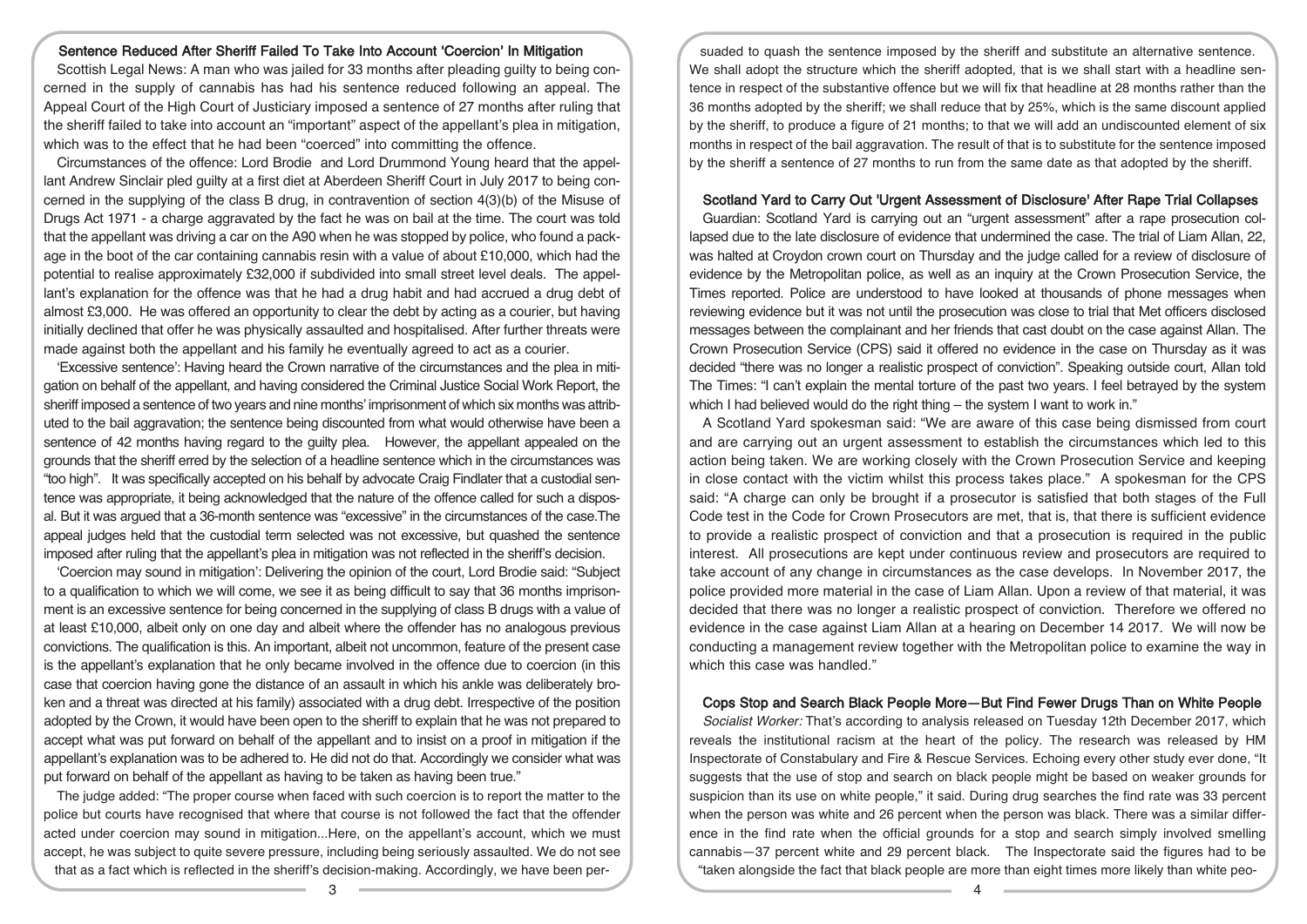ple to be stopped and searched". And that they "require an explanation that the service is unable to provide". Instances of police racism—from stop and search to deaths in custody—are not due to a few bad apples in the police force. They flow from the police's role within capitalist society—to keep down working class and black people. They carry out such "legitimacy reviews" because they know that many working class and black people question the cops and their racism. Any reforms will only change the very worst aspects of this system.

#### Another Young Black Man Has Died In Police Custody.

Police say Nuno Cardoso suffered a "medical episode"—but his family said he had no known health conditions other than a milk allergy. Thames Valley police said he fell ill while in a police car and was later treated in hospital where he died on 24 November. An Independent Police Complaints Commission case has been opened into his death. Nuno was 25 and was just a few weeks into a law degree at Ruskin College, Oxford, when he was arrested at his halls of residence. Dozens of friends and family held a vigil on the Peckworth estate in Kentish Town, north London, where he grew up. His sister Paula said, "We are still waiting for police to say what happened. They say [it was] something medical but we don't know any more yet." Nuno's mother Doroteia dos Santos said, "We have lived here for so long, we feel British. I don't want the police to exclude us." Doroteia, who works for British Transport Police, said the police needed to question the number of deaths in custody. "It's happening more and more, and we are really starting to get tired of this," she said. "They stop and search all the boys. Not just because they have dreadlocks or lock hair, but every black and mixed race boy in this country—they have the same problem."

#### Absence of Crucial Witness Meant Russian Manslaughter Conviction Was Unfair

In Chamber judgment1 in the case of Zadumov v. Russia (application no. 2257/12) the European Court of Human Rights held, unanimously, that there had been: a violation of Article 6 §§ 1 and 3 (d) of the European Convention on Human Rights. The applicant, Roman Zadumov, complained that he had been found guilty of manslaughter after a decisive witness statement was read out in court but the witness herself did not appear at the trial. The Court found that the domestic court had not done all it could to make sure the witness appeared at the trial. It noted she had had mental health issues, but had been due to be released from hospital during the hearings. There had therefore been no justification for her absence. That failure had been critical as her evidence had been decisive in Mr Zadumov's conviction. Despite its finding of a violation, the Court did not consider that the issue of witnesses being absent from trials was a systemic or structural problem and held that the legislation at the time had had sufficient guarantees. It therefore saw no need to indicate any possible general measures on that issue to the Russian authorities. The Court also made no award in respect of nonpecuniary damage as Mr Zadumov could seek to have the proceedings reopened.

Just satisfaction (Article 41): The Court noted that under its case-law the most appropriate form of redress for a violation of the right to a fair trial was the reopening of proceedings, should it be requested, as that was capable of providing full restitution, as required under Article 41. The payment of monetary awards under Article 41 was designed to make reparation only for such consequences of a violation that could not be remedied otherwise. Since Russian legislation provided for such a possibility if Mr Zadumov wished it, it considered that the finding of a violation was sufficient just satisfaction.

#### Ministry of Defence Breached Geneva Convention During Iraq War

Leigh Day Solicitors: A High Court judge has today, Thursday 14th December 2017, ruled that the Ministry of Defence (MoD) implemented a flawed and unlawful approach to the detention of civilians during the Iraq war, breaching not only the Human Rights Act but also the Geneva Conventions. Mr Justice Leggatt also ruled that British soldiers subjected Iraqi civilians to inhuman and degrading treatment which included soldiers taking turns running over the backs of detained civilians and hooding them for periods of time. The judgment follows the first two High Court civil trials which heard allegations of abuse and unlawful detention in relation to four Iraqi civilians who gave evidence in an English courtroom for the first time. The four 'lead' cases in the judgment were chosen from a total of over 600 which remain unresolved following the war in Iraq. In his judgment Justice Leggatt made clear that "none of the claimants was engaged in terrorist activities or posed any threat to the security of Iraq". [para 929]

Sapna Malik, a partner in the international claims team at Leigh Day who represented two of the claimants, said: "These trials took place against an onslaught of political, military and media slurs of Iraqis bringing spurious claims, and strident criticism of us, as lawyers, representing them. Yet we have just witnessed the rule of law in action. Our clients are grateful that the judge approached their claims without any preconception or presumption that allegations of misconduct by British soldiers are inherently unlikely to be true. Our clients' evidence has been tested at length in court and the Ministry of Defence has been found wanting. It is vital that those wronged by the UK Government, whether in this country or overseas, are able to seek justice and redress. Their ability to do so in our courts is not a witch hunt but a testament to the strength of our democracy."

Shubhaa Srinivasan, a partner in the international claims team at Leigh Day who represented MRE and KSU, said: This judgment is a testament to why justice should be allowed to take its course. Our clients welcome the judge's findings that recognises their fundamental rights have been breached by the Ministry of Defence and this deserves due recognition under the law by way of awarding damages as an effective remedy. The judge arrived at this decision after extensive and impartial scrutiny of the evidence in two separate trials. The decision sends a clear message that no one, including the British Government should be above the law" In total, Leigh Day has issued 967 claims on behalf of Iraqi citizens against the MoD alleging unlawful detention/ mistreatment and in some cases, including Baha Mousa, unlawful killings. Of these four have been discontinued or struck out and 331 have been settled by the MoD. The judgment in these four 'lead' cases should allow for the MoD and Leigh Day to assess the merits of the remaining 628 cases. The third group of cases is due to be heard at a trial next year as the allegations involve UK joint liability with US forces and therefore the Court will hear separate legal arguments in relation to these cases.

Background: The trials collectively lasted over two months and heard evidence from over 50 MoD witnesses and the four Iraqi claimants, their cases are summarised below:

Kamil Alseran: The first of the two civil trials took place in June and July 2016, it was originally going to involve three claims arising from different phases of the Iraq conflict, but one of them was settled with the MoD shortly before the trial began. At this first trial both Kamil Alseran and Abd Ali Hameed Ali Al-Waheed gave oral evidence. Kamil Alseran, was a 22 year-old Iraqi civilian when he was captured in his home at the end of March 2003 as British Forces advanced on Basra. Whilst he was interned at a temporary camp at Al-Seeba, he and other prisoners were made to lie face down on the ground by British soldiers who then took it in turns to run over the prisoners' backs, using them as stepping stones, as they ran along the line of prisoners in heavy military boots. According to Mr Alseran and other supporting witnesses, the soldiers were laughing and some were taking pictures as this occurred.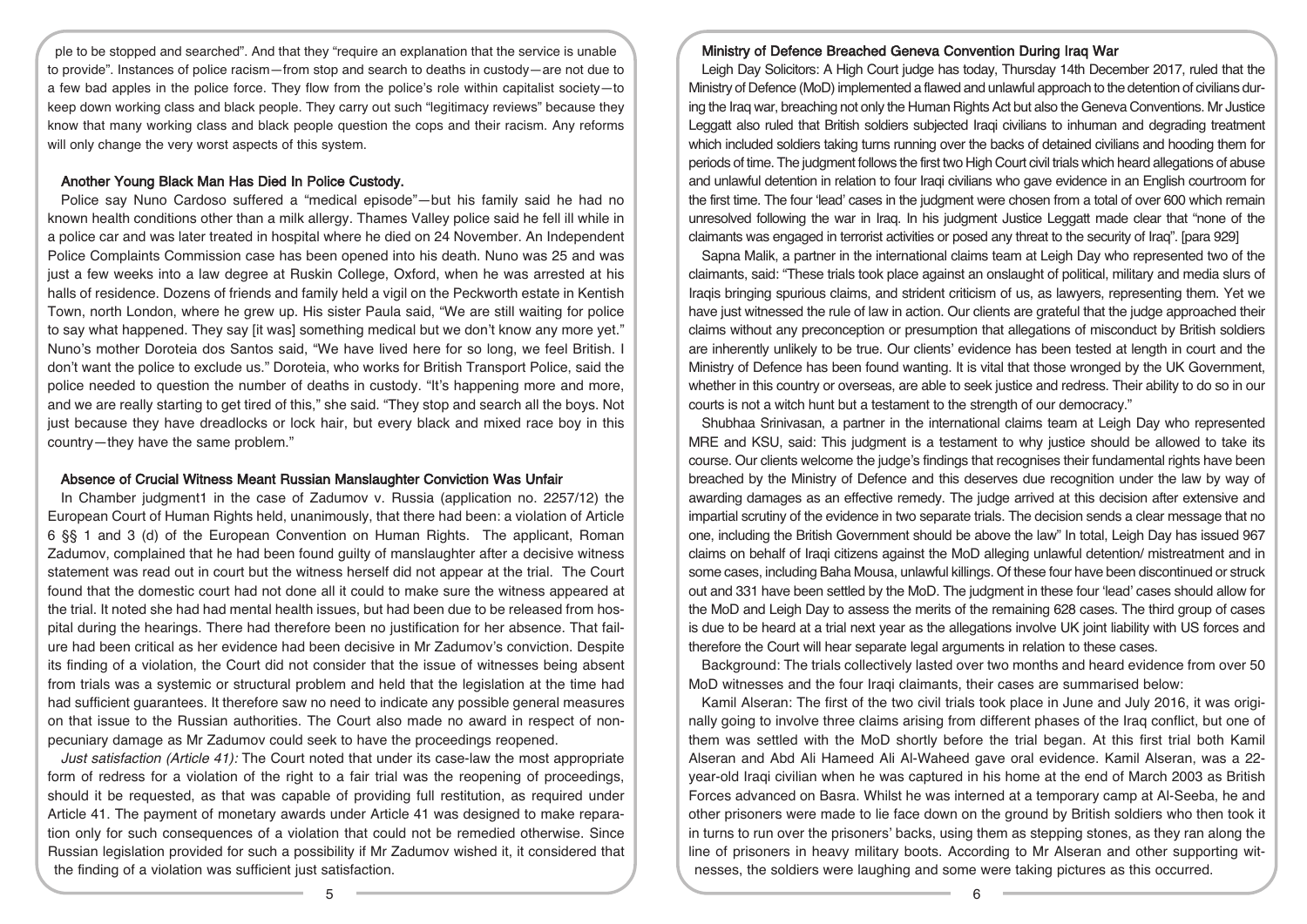Mr Justice Leggatt said: "In the present case the context of Mr Alseran's capture and detention was a war. That context cannot excuse cruelty or brutality but account needs to be taken of the acute stress and constant danger under which soldiers are operating in combat conditions." [Para 232] "…the incident at Al-Seeba in which soldiers deliberately ran over the backs of prisoners clearly crossed the threshold level of severity to amount to a breach of article 3. Those assaults involved the gratuitous infliction of pain and humiliation for the amusement of those who perpetrated them. They have caused Mr Alseran deep and long-lasting feelings of anger and mental anguish and were an affront to his dignity as a human being. I find that they constituted both inhuman and degrading treatment. They also constituted a clear breach of the Geneva Conventions, which require prisoners at all times to be humanely treated: see article 13 of Geneva III and article 27 of Geneva IV." [Para 233] Following this abuse, Mr Alseran was taken to a prisoner of war internment facility, Camp Bucca, where he was unlawfully detained from 10 April 2003 until his release on 7 May 2003. The judge described the system adopted at the Camp to detain civilians as 'flawed' and in violation of article 5 of the European Convention on Human Rights and the Geneva Conventions.

Mr Justice Leggatt states in the judgment: "The system for review of detention at Camp Bucca was flawed because the approach adopted was to treat an individual who claimed to be a civilian (such as Mr Alseran) as a prisoner of war unless there was no doubt that the person was a civilian. That approach was based on a wrong understanding by the MOD of the Geneva Conventions. The correct approach would have been to consider whether there was evidence that the individual claiming civilian status was a combatant or had taken part in hostilities. If – as in Mr Alseran's case – there was no such evidence, then there was no power to intern him, whether as a prisoner of war or as a civilian internee. Had the correct test been applied, Mr Alseran should and probably would have been released by 10 April 2003." [Para 9v] Mr Alseran was awarded £12,500 for the ill treatment following his capture at Al-Seeba and his unlawful detention whilst at Camp Bucca.

Abd Ali Hameed Ali Al-Waheed: Mr Al-Waheed was arrested in a house raid carried out by British soldiers in Basra city on the night in February 2007. He was 53 years old at the time and had recently remarried. The soldiers were looking for his brother-in-law who was suspected of involvement in terrorist activities. Mr Justice Leggatt found that Mr Al-Waheed's allegations of mistreatment were greatly exaggerated, noting that his 'psychiatric condition and exaggerated perception of pain' had 'coloured his memories of the past' [Para 620]. However, the judge found that "the injuries to Mr Al-Waheed's head, upper body and right hand recorded in his medical notes were deliberately inflicted by the soldiers who travelled with him to the Basra Airport base and that during that journey Mr Al-Waheed was systematically beaten with one or more implements (probably rifle butts) and was punched in the face." [para 654]. His injuries were so severe on arrival at Basra Airport that a military doctor who examined him referred the matter to the Royal Military Police as he was so concerned about his injuries and how he had sustained them.

In addition to this assault, Mr Justice Leggatt found that Mr Al-Waheed, an Iraqi civilian, had been subjected to inhuman and degrading treatment including sleep deprivation, "harsh" interrogation involving a deliberate attempt to humiliate the detainee, by insulting and shouting personal abuse at them, and periods of complete deprivation of sight and hearing. According to the judge Mr Al Waheed's evidence in relation to how the questioning was conducted was not challenged by the MoD and was consistent with descriptions of the "harsh" interrogation technique which was permitted by the MoD at that time but which has since been banned by the British Army and which the judge held violated article 3 of the European Convention on Human Rights [para 676].

The judge found that "the practice of depriving detainees of both sight and hearing was inconsistent with the MOD's published doctrine." Further that he was "driven to conclude that the reason why the practice was adopted was that suggested by the Provost Martial (Army) in his reports written at the time: namely, that it was done as a form of deliberate 'conditioning', in order to maximise vulnerability and the 'shock of capture'. It also seems to me that a practice which prevented detainees who were already defenceless from being able to see (or hear) exactly what was being done to them or by whom was not only calculated to make the detainees feel more vulnerable but also – by dehumanising them and giving their captors a cloak of invisibility – to increase the risk of physical abuse." [para 665]

The judge observed how initial reports regarding the circumstances of Mr Al-Waheed's capture were 'pure fiction' [para 590]. Further, that despite an MoD review committee deciding on 22 February 2007 that Mr Al-Waheed had no connection with his brother-in-law's activities and did not pose a threat to security and that he should be released, he was not let go until 28 March 2007 a period of 33 days which Mr Justice Leggatt ruled as a violation of article 5 of the European Convention on Human Rights. Mr Justice Leggatt awarded Mr Al Waheed a total of £33,000 for the beating which he suffered after his arrest, the inhuman and degrading treatment he was subjected to and unlawful detention at Shaibah detention facility.

MRE and KSU: The second trial which heard the claims of MRE and KSU took place in March and April 2017 at which the two men gave oral evidence. The MOD provided evidence from 34 factual witnesses. Between them, the parties relied on evidence from 14 medical experts in eight different specialisms. and KSU were Iraqi citizens who, when the war began, were serving on a merchant ship which was moored in the Khawr az Zubayr waterway north of Umm Qasr. Due to the sexual nature of the assaults on the men, they have been granted anonymity. MRE was 37 years old and was employed as an engineer on the ship. KSU was 27 years old and was employed as a guard. Their ship was boarded on 24 March 2003 by coalition forces and four crew members, including MRE and KSU, were captured. They were transferred to a large warship on which they were held overnight. On arrival onto this ship they were forced to strip naked and subjected to an intrusive physical inspection which involved sexual humiliation. KSU was also burnt on the buttock with a lit cigarette.

Although the Court found that MRE's and KSU's allegations of sexual assault and humiliation were substantially true, the judge concluded that he was unable to determine whether the perpetrators of this abuse on the warship were British or American soldiers. The following morning MRE and KSU were taken back by boat to Umm Qasr port to be transported to Camp Bucca. The Court was clear that from the time MRE and KSU disembarked at Umm Qasr port, on the day after their capture, until their release from Camp Bucca, which occurred on 10 April 2003, the two men were in the custody of British forces, and suffered mistreatment during this period. For the duration of the journey from the port to Camp Bucca the Claimants were hooded with sandbags, The Court found this was inhuman and degrading treatment which violated article 3 of the European Convention on Human Rights as well as amounting to an assault.

On hooding, the judge said: "I consider that the court should now make it clear in unequivocal terms that putting sandbags (or other hoods) over the heads of prisoners at any time and for whatever purpose is a form of degrading treatment which insults human dignity and violates article 3 of the European Convention. It is also, in the context of an international armed conflict, a violation of article 13 of Geneva III, which requires prisoners to be humanely treated at all times." [Para 495]. The judge accepted the evidence of MRE that he suffered fear and anxiety from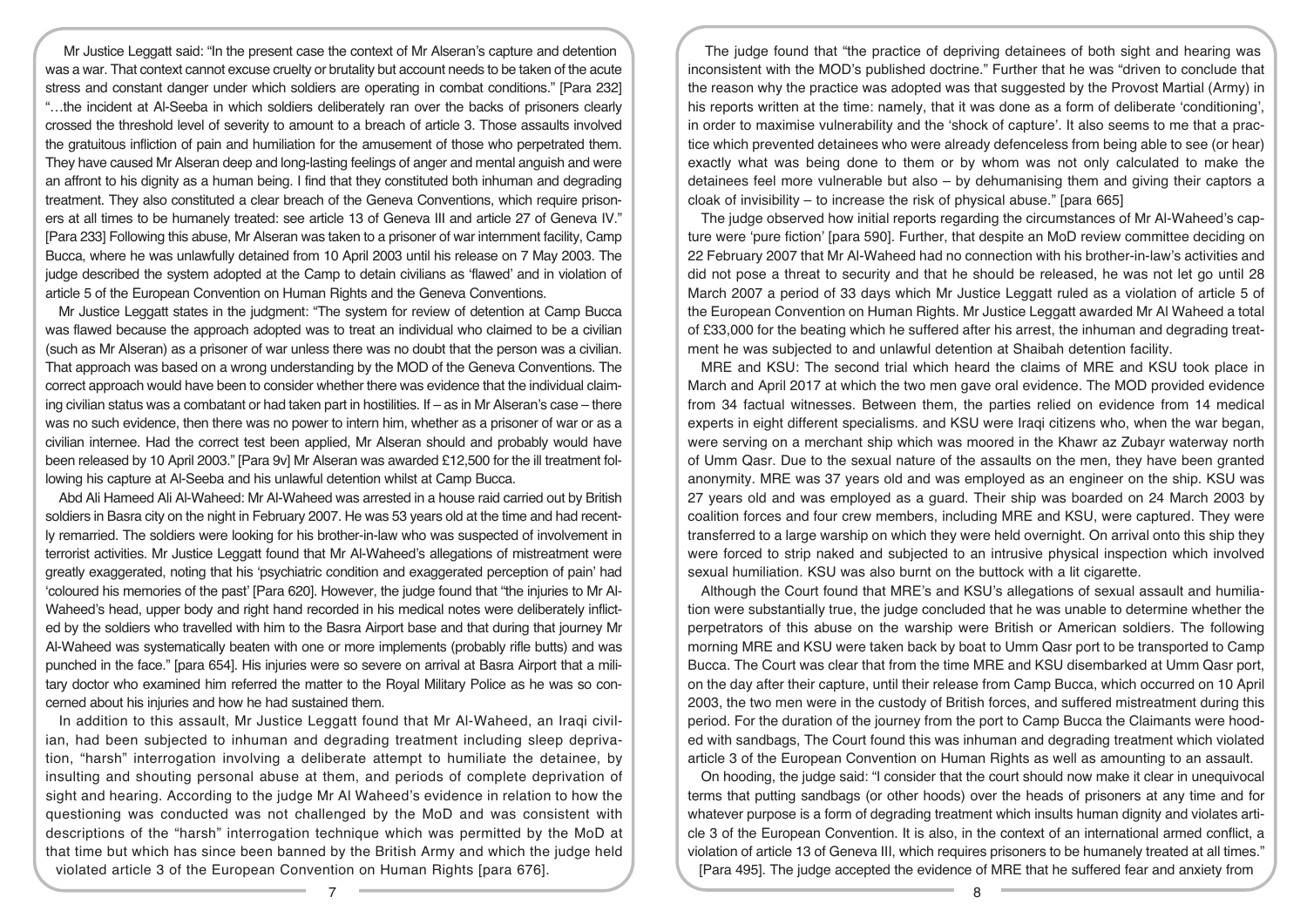having his head completely covered with a bag. He also accepted the evidence of KSU: "that having a sandbag put over his head and then being forced to the ground and made to shuffle forwards on his knees before being shoved and kicked into a vehicle caused him to feel terrified and humiliated. He said in his evidence: "I could not understand why they would do such a thing to another human being. They were treating me like I was an animal." It is difficult to disagree with that description." [para 498]. A piece of glass within the sandbag penetrated MRE's eye whilst he was hooded and caused damage to his vision. MRE was struck on the head on the dock at Umm Qasr and later kicked in the knee by a British soldier while detained at Camp Bucca. The Court agreed that both assaults were proven. The blow to the head constituted inhuman treatment which violated article 3 of the European Convention.

On their detention at Camp Bucca, Justice Leggatt said: "The claimants were entitled under international humanitarian law and article 5 of the European Convention to have their cases assessed and a decision whether to intern or release them made promptly following their arrival at Camp Bucca on 25 March 2003. Making all due allowance for the wartime conditions, such an assessment should have taken place within, at most, ten days of their internment. Their cases were not considered, however, until 10 April 2003 – when the decision was made to release them. In the result, they were unlawfully detained for six days. Their detention during this period violated article 5 of the European Convention and also gave rise to a claim in tort (as the British government did not authorise detention which was in breach of international humanitarian law and the Human Rights Act)." [para 13 vi]

Both men were awarded £10,000 for the hooding, for his eye injury as a result of the hooding MRE was awarded an additional £1,000, a further £15,000 for the blow to his head and £1,440 for associated cost of medical treatment. For the six days of unlawful imprisonment, both men were each awarded damages of £600.

# High Court Slams IPCC for Failure to Follow Due Process

Kate Maynard Hickman and Rose Solicitors: "The Court of Appeal has delivered a welldeserved blow to the IPCC for failing to follow due process. As the IPCC prepares to morph under a new name and structure, the Court of Appeal has found that the IPCC unlawfully failed to uphold a police complaint appeal and direct the Metropolitan Police to fully investigate a police complaint of discrimination in stop at Heathrow under anti-terror legislation. For the public to have any confidence in the police complaints system, the IPCC must ensure proper procedures are followed. It's the IPCC's job to bring the police to account when they do not properly investigate police complaints. Where there are widespread fears that people are being stopped at our borders solely on the basis of their ethnicity or religion, the IPCC must do better."

Factual summary: The Court of Appeal found that the IPCC unlawfully failed to uphold a police complaint appeal and direct the Metropolitan Police to fully investigate a police complaint of discrimination when the complainant was stopped at Heathrow under Schedule 7 of the Terrorism Act (a provision that enables police to stop and detain people for up to 9 hours without having any grounds to believe them involved in terrorism).

The complainant lodged a police complaint that the stop was a result of discrimination against him on the ground of his race and religion. His complaint was referred to the Metropolitan Police Service. Inspector Bhatowa was appointed to investigate the complaint. His investigation report contained hardly any information, merely asserting that correct procedures had been followed. The complainant appealed to the IPCC on the basis that he had

not been provided with adequate information about the findings of the investigation.

The IPCC accepted the defective report and rejected the complaint appeal. The Court of Appeal said that the IPCC should have upheld the appeal and directed the police to produce a full investigation report. It was not appropriate for the IPCC to brush an appeal aside if it can see that relevant procedures have not been followed.

The IPCC will now have to re-consider the police complaint appeal.

Background information: The Equality and Human Rights Commission Research Report No 72 ("The Impact of Counter-terrorism measures on Muslim Communities"), published in 2011, stated that the exercise of Schedule 7 powers were "having some of the most significant negative impacts across Muslim communities. The Government's Independent Reviewer of Terrorism Legislation stated in his report The Terrorism Acts in 2012 that he was in 'no doubt' that the disproportionate likelihood of being stopped 'has contributed to ill-feeling in these communities, and to a sense that their members are being singled out for police attention at the border.' See paragraph 10.14 of 'The Terrorism Acts in 2012'

Extract from the judgment: In so far as Ground 2 involves a challenge to whether the IPCC applied the harm test under those provisions correctly, I consider that the judge was entitled to find on the evidence before him - particularly the witness statement of Ms Goddard, even though she did not refer distinctly to the relevant provisions in relation to the harm test - that she did have it properly in mind when considering how to proceed. This provided the foundation for a further submission made by Mr Johnson, namely that it was lawful for the IPCC to dismiss the appellant's appeal because it had investigated the background and satisfied itself that the only information which could safely be provided to the appellant, in accordance with the harm test, was that which was in fact provided to him in the form of the investigation report. In Mr Johnson's submission, it would have been a sterile exercise for the IPCC to uphold the appellant's appeal in circumstances where it had satisfied itself that he could not safely be provided with any more information relating to his treatment at Heathrow.

I do not accept these submissions, for a number of reasons. In the first place, it was or should have been clear to the IPCC that the appropriate authority in this case had been provided with a defective investigation report which did not provide that authority with the full information it required in order to exercise its functions under para. 24 of Schedule 3. Nor did it appear that the appropriate authority had ever itself considered the application of the harm test. In a context like this, where it is said that a complainant cannot be provided with full information about the findings made in relation to his complaint, it makes it doubly important that a complainant and the public at large can be assured that proper procedures have been followed and that the case has been considered correctly, even if only behind a screen which is required to be in place to safeguard the public interest.

In such a case, the IPCC's function of acting to secure that public confidence is established and maintained in the existence of suitable arrangements for the handling of complaints and in relation to the due operation of those arrangements (see section  $10(1)(d)$  of the 2002 Act) requires it to check that the arrangements in place are in fact suitable and that they have been followed correctly. It is not appropriate for the IPCC to brush an appeal aside if it can see that the relevant procedures have not been followed, that appropriate information has not been passed to the relevant decision-maker (the appropriate authority) and that the appropriate authority has not properly and with full information applied its mind to the matters which ought properly to be for its decision. Rather, the IPCC should make a decision on the appeal that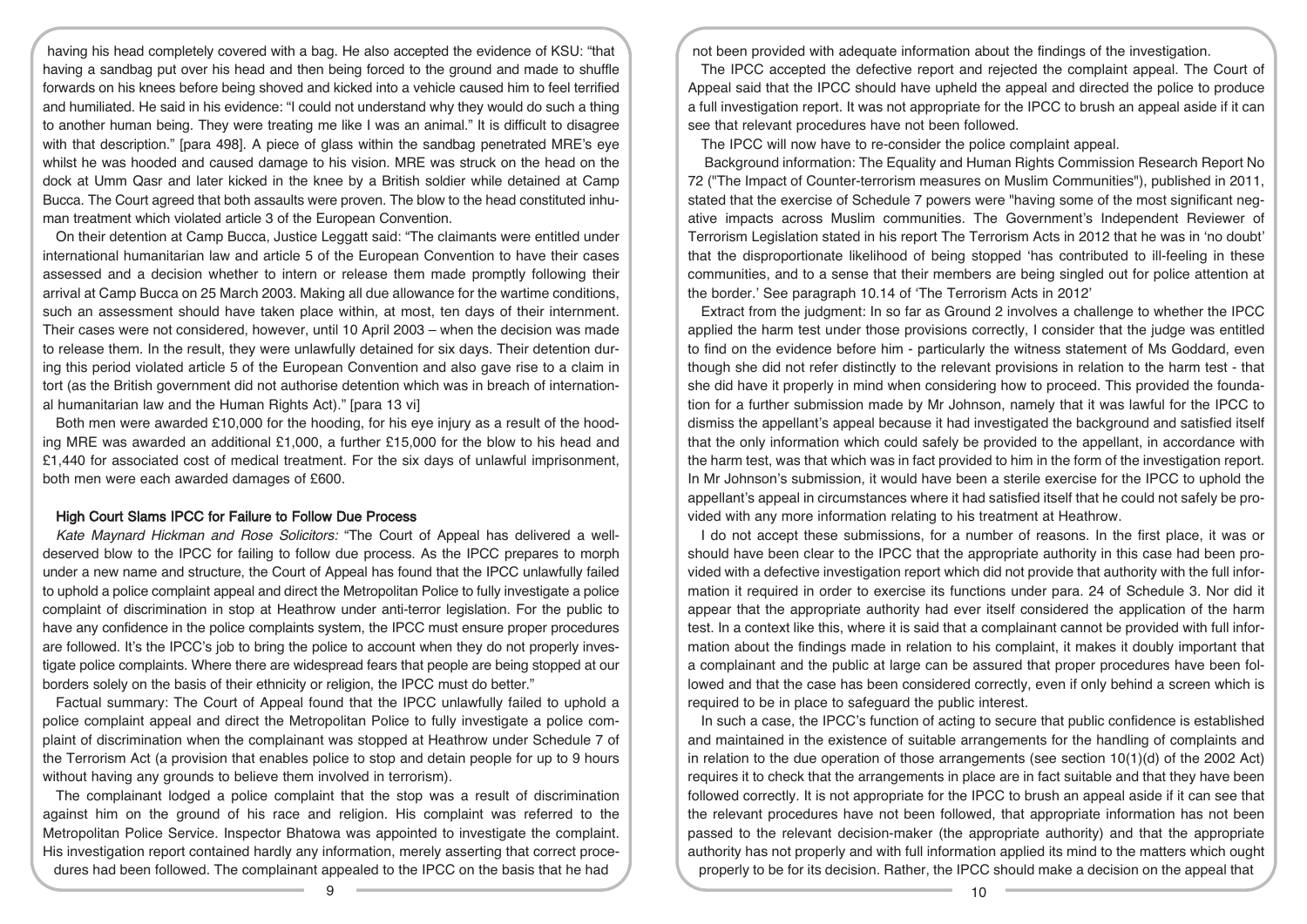ensures that the relevant procedures will in fact be followed.

Secondly, the IPCC had itself already provided the appellant with information to suggest that there was a tag on his passport. It is therefore difficult to see how it could think that proper application of the harm test meant that such information could not be provided to the appellant by the appropriate authority. Thirdly, in the absence of any closed procedure in court, the court below was not (and we are not) in a position to look into the background facts. This has the result that it is not open to the IPCC to argue that the claim for judicial review should in any event have been dismissed pursuant to section 31(2A) of the Senior Courts Act 1981 on the grounds that it is highly likely that, if the IPCC had not erred in law, the outcome for the appellant would not have been substantially different.

It may be that, once the proper procedures are followed by the investigating officer and by the appropriate authority in this case, the net result will be that the appellant is not provided with more information about the circumstances of his complaint than he has already received and that the appropriate authority again decides that there is no evidence that a criminal offence or a disciplinary offence has been committed. But it is important that the investigating officer and the appropriate authority should carry out their tasks properly before such a conclusion is arrived at. It is also important, if public confidence in the operation of the procedures put in place by the MPS pursuant to Schedule 3 is to be maintained, that the IPCC should check that they have in fact been properly followed, even if the appellant cannot be told more.s

Therefore, the appeal should be allowed on Ground 1 and 2, and the case remitted to the IPCC for further consideration in accordance with the guidance given by this court. If Jackson and Flaux LJJ agree, then in my view it is neither necessary nor appropriate to consider Ground 3.

# Racial And Economic Justice Are Two Sides Of The Same Coin

Liz Fekete, Institute of Race Relations What's in a word? Or two words in this case? When it comes to 'racial disparities or disproportionality', what is understood depends on the eye or ear of the beholder. For anti-racists, 'ethnic disparities' or 'racial disproportionality' are investigated as a way of understanding deeper structural processes. But for cultural racists - all those whose thinking is infected by cultural stereotyping – the over-representation of BAME people in arrest and incarceration figures is proof of cultural deficit – the dysfunctionality of the Black family, the religious fanaticism of the Muslim community, the nomadic lifestyle of Gypsies and Travellers, etc, etc.

I start here because although the title of the event is 'The Lammy Review: only one half of the picture', I think we need to pause and ask ourselves whether the discussion we are having on disproportionality is in danger of becoming lopsided in ways that open up spaces for cultural racist thinking. Two things concern me. First, the complete lack of any mention of institutional racism in either the Lammy review or the government's Race Disparity Audit. Second, the de-contextualisation of the statistics on racial disparities from history. The Centre for Crime and Justice Studies has brought us here (29 November) to discuss the pathways prior to criminal justice involvement that prefigures the likelihood of arrest – the processes 'upstream', as they put it in the advance publicity. But to understand the statistics, you have to go back to the source. And the source is in history.

The Policing Of 'Suspect Communities': As long as I can remember, neighbourhoods, where BAME communities live, have been treated by the police as a 'threat', with 'suspect communities' subjected to a different style of policing – not so much policing by consent as policing by enforcement. We are still living with the consequences of policies and procedures that started in at least the 1960s when policing was informed by racist stereotypes about the rebellious or un-integratable nature of former colonial subjects.

This was well documented in a number of reports and books, such as Policing the Crisis, Blood on the Streets, Policing Against Black People, the first major report I worked on after starting work at the Institute of Race Relations in 1982, soon after what was, in effect, uprisings against the police in Brixton, Birmingham, Manchester, Leeds and other cities. At that time, Sir Kenneth Newman, the head of the Royal Ulster Constabulary, had been drafted in to lead the Metropolitan Police, with the specific purpose of bringing the lessons of public order policing from Belfast to London. He immediately introduced 'targeting', drawn directly from anti-terrorist operations in Northern Ireland, under which police resources were concentrated in black areas with particular estates, clubs and meetings places regarded as 'symbolic locations', subjected to intense surveillance and military-style operations. It may be true that the overt racist stereotyping that informed a colonial-style public order approach to BAME communities is a thing of the past, but the logic of Sir Kenneth Newman's approach of targeting BAME neighbourhoods as 'high crime' areas persists in policing today. I am reminded of its logic each time I look at the Prevent programme or the Gangs Matrix. Nothing has changed. The logic of policing is still to treat poor, BAME neighbourhoods as a 'threat', as suspect communities – to criminalise their inhabitants.

Just look at measures like the 2010 Birmingham covert counter-terrorism operation Project Champion which was only dismantled following the threat of judicial review proceedings by Liberty. It involved a £3 million surveillance initiative to install 200 cameras and automatic plate reading cameras in the predominantly Muslim neighbourhoods of Sparkbrook and Washwood Heath. And we should also remember that only recently the Metropolitan Police were planning to trial automatic facial recognition at the Notting Hill Carnival. As a number of organisations pointed out in a joint letter to Cressida Dick, 'The choice to use Notting Hill Carnival to trial, yet again, this invasive technology', which can 'carry racial accuracy biases', 'unfairly targets the community that Carnival exists to celebrate.' 'This is not policing by consent'.

The Consequences Of Decontextualisation: A couple of weeks ago I went to a research symposium about improving outcomes for young black men in one London borough. It was very well-meaning and there were many academic papers which ran through the statistics on disproportionality. But, soon, some people in the audience were getting angry about an abstract discussion that seemed 'far too cosy'. One man said that as an academic he saw the importance of amassing evidence on disproportionality, but as an activist and as a father he was incensed that we were discussing the same data and talking about the same malpractices that we have been working to end for 20 or 30 years.

Despite all the heroic struggles that have been mounted against racism in the criminal justice system - the abolition of SUS, the fight to get racist violence treated as a crime, the abolition of the Special Patrol Group, making racism in the police a disciplinary offence – it feels as though we are having to reinvent the wheel all over again, as JENGbA is doing with its campaign to abolish the joint enterprise laws. But the danger now, with the 'explain or reform' recommendation within the Lammy Review, is that opportunities could be afforded for retrograde research, instigated or influenced by that sector and those politicians which have campaigned for years in the pages of the Daily Mail and the Sun against the findings and recommendations of the Macpherson report. We should not forget that it was these voices which described those who rioted in Tottenham after the police shooting of Mark Duggan in 2011 as 'feral youth', inhabiting a subversive culture that ignores 'civilised boundaries' where 'whites have become black'. Macpherson's definition of institutional racism might be improved upon, but no one should be allowed go back on the report's pathbreaking findings.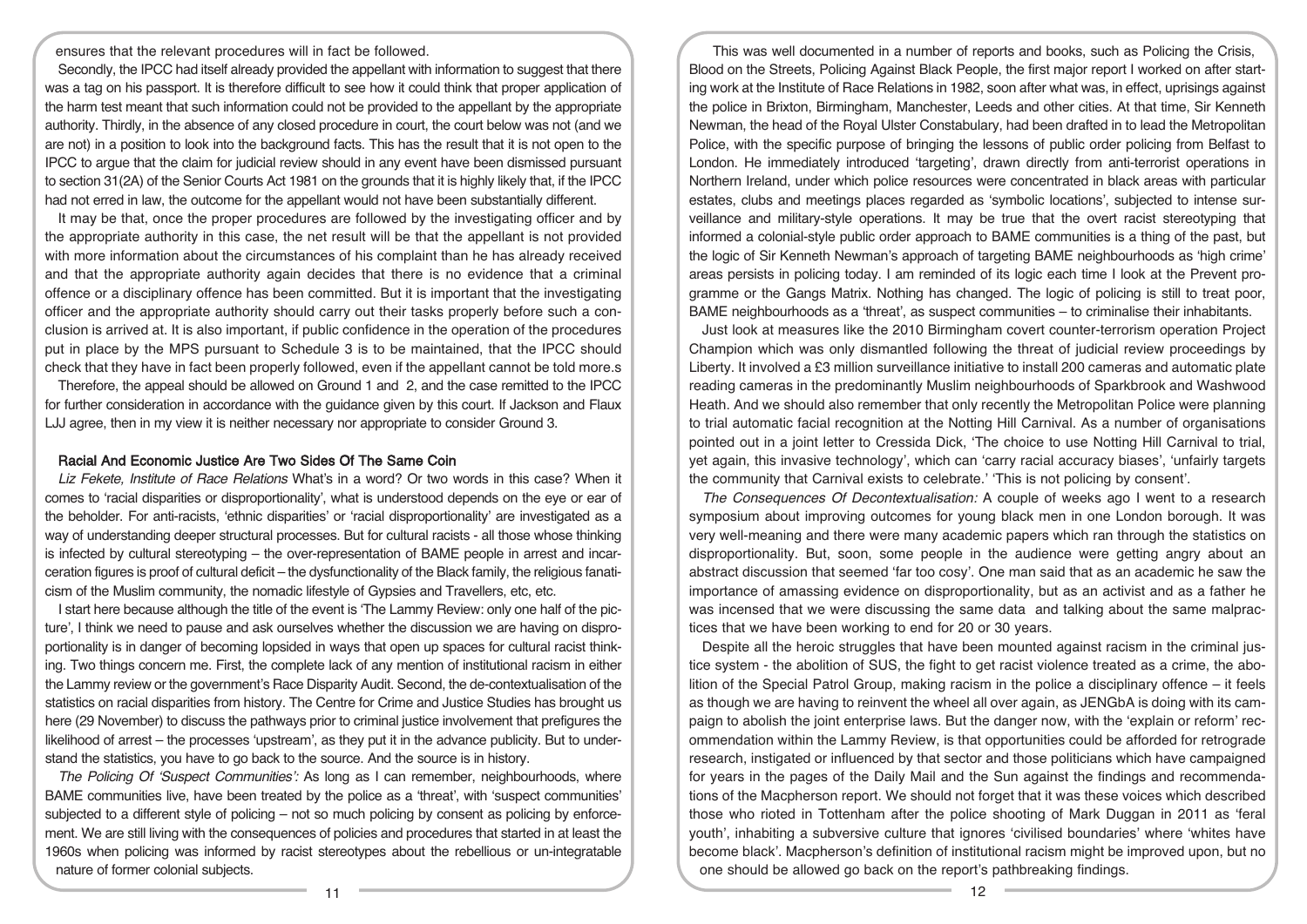The Expansive Nature Of Criminal Justice: We have to bear in mind the history, while also taking account of what is different today from in the 1980s and 1990s. Here, the first thing I would like to point out is that multi-agency policing, which includes the embedding of police in schools and local authorities, means that the criminal justice system now has a longer reach. The criminal justice system today is not just what is experienced on the street, in the police cell, the courts and the prison- you can end up on the Gangs Matrix after a visit to the job centre, or be referred to Prevent by your school teacher or be reported to the Home Office as an immigration offender by your landlord, your employer or your bank! The criminal justice system is all pervasive in that society has moved from criminalising acts to detecting pre-crime risks and threats through algorithms (based on racist presumptions) for instance.

The second thing I would like to say is that if we are seriously considering pathways to criminalisation, we also need to look at the expansion of the law. From 1997 to 2006, New Labour brought in over 3,000 new criminal offences, nearly one for each day in office. And it was under the same government that use of stop and search underwent a truly massive expansion, not to mention the escalation in immigration policing, the fastest growing and least accountable form of policing in Britain today. How many of these new crimes, bringing into the scope of the law behaviour that was previously not considered criminal, have ended up criminalising BAME communities? I think that that figure would be very high, given that the increase in so many criminal offences are in the fields of immigration, youth culture and countering extremism.

For example, it is now a criminal offence to drive while in the country illegally, for landlords to let properties to undocumented migrants, or to camp in an unauthorised site (while the government cuts back on authorised sites for Gypsies and Travellers). I remember a few years ago, when I was living in East Ham, someone from the Council knocking on my door and asking me to take part in a crime survey ranking the importance of crimes committed locally, the last one listed being young people congregating on street corners. I pointed out to the man on my doorstep that standing on the street corner wasn't a crime and shouldn't be included in the survey, and he said that was a very interesting point of view, Madam! I suppose I shouldn't have been surprised given the creation of ASBOs and Public Space Protection Orders, breach of which is now a criminal offence. Only last week, we read that Stoke-on-Trent council has started a consultation on a public space protection order that will make it an offence for a person to 'assemble, erect, occupy or use' on public land a tent unless part of a council-sanctioned activity.

The Counter-Terrorism and Security Act 2015: placed local authorities, schools, nurseries and social services departments under a specific duty to report signs of radicalisation. Just last week we heard that OFSTED was instructing its inspectors to question primary school girls who wear the hijab, to see whether this was a sign of 'sexualisation' or whether schools are failing to uphold the Equalities Act. The idiocy of these policies beggars belief, and you have to laugh or you would cry. But we cannot let this pass. Can you imagine the stress to young BAME people that the expanded logic of criminal justice causes, whether in the field of Prevent, gangs or policing immigration. In 1994, IRR, which was already working with Gerry German at the Communities Empowerment Network, wrote 'Outcast England: how Schools Exclude Black Children'. We warned about the racist stereotyping of black culture that was used to legitimise school exclusions of black children that were casting children out of school and into crime. Nothing, absolutely nothing has changed, in fact, it has got worst. Cultural racism towards Muslims has the imprimatur of the state, thanks to Prevent

The same with Black youth 'criminality' thanks to the Gangs Matrix. Racism and

Islamophobia, stigmatising people because of their colour or their religion, are stress factors in young people's lives, and the stress of racism engendered by the extension of criminal justice in schools, is just one factor that could lead to alienation or even mental health issues amongst young people. Many other factors affecting both young people and adults are identified by Justice in its latest report which reveals the many ways in which defendants with learning disabilities and mental illness have been repeatedly failed by the criminal justice system. There may be, as Justice welcomes, renewed efforts 'to create an integrated criminal justice and mental health sector', but this should not preclude us from questioning the ways in which economic injustice, racism, criminal justice expansion and immigration enforcement exacerbate stress.

Racial Justice And Economic Justice Go Hand In Hand: Poverty, mental illness, unemployment, poor housing, immigration status, homelessness, debt, if these are divorced from questions of economic justice, they can be recast as personal failings – and the best we can hope from government is that they will just ever so slightly ease off the pressure, so to speak, reduce the time for the universal credit rollout from six weeks to five, as if that will keep people out of debt and despair. The stresses placed on all poor people in this market economy are phenomenal, and unless we direct the racial disproportionality discussion towards, yes, a discussion of institutional racism but also an awareness of economic injustice – one that broadens us out to the white working class too - then we risk opening up the terrain for cultural racists and the kind of 'Victorian' thinking that does not understand the relationship between crime and poverty but in fact blames the poor for its own poverty and for crime.

It's time for us to come out and say boldly that a range of factors, including school exclusions, unemployment, poverty, the legal system, racism and incarceration are bound up with the political economy and a failed economic model. Racial injustice and economic injustice are two sides of the same coin.

# Confiscation Order Against Colin Coates Who Benefited From 'Criminal Lifestyle'

Scottish Legal News: A man convicted of murder and embezzlement has been made the subject of a confiscation order after a High Court judge ruled that he had made almost £120,000 as a result of his "criminal lifestyle". Colin Coates, who was sentenced to life imprisonment with a punishment part of 33 years after being found guilty in 2013 of the abduction, torture and murder of Lynda Spence in 2011, as well as extortion offences, was ordered to pay a nominal sum of £1 after the Crown brought proceedings against him under the Proceeds of Crime Act 2002. The order allows the court to increase the recoverable amount when further assets become available.

Confiscation order: Judge Tom Hughes heard that on the date of the respondent's conviction the Crown lodged with the court a prosecutors statement and moved for a confiscation order. On behalf of the Crown, advocate depute Daniel Byrne submitted that the accused had been convicted of blackmail and extortion, which were "lifestyle offences" in terms of section 142 of the 2002 Act 2002, and therefore the respondent was deemed to have a "criminal lifestyle". The court heard evidence from Jill Yahi, a forensic accountant employed by the Crown Office in the Proceeds of Crime Unit, who explained that the respondent had benefited from his "general criminal conduct" to the extent of £119,967.34, but added that there was an "available amount of nil" as he had been sequestrated. The court was referred to a witness statement given by Coates' ex-wife Angela Wotherspoon, who said he had been "changing properties from my name into his own name" by forging her signature, as a result of which he was able to re-mortgage two properties for a total of £120,000 and transfer the funds into an associate's bank account. Ms Yahi also explained that Coates had received

13 14